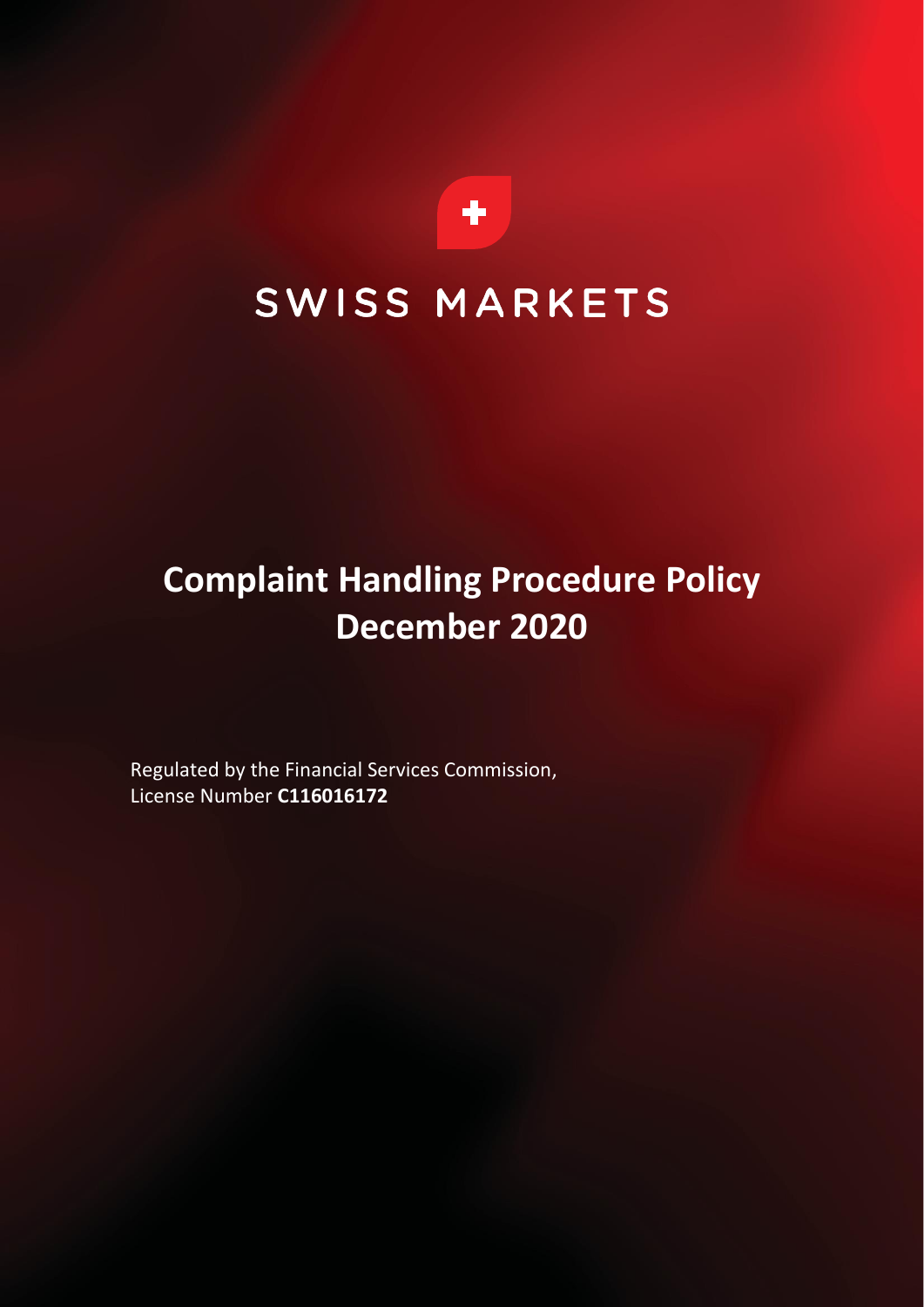### **CONTENTS**

#### **1. Introduction**

**Swiss Markets is a trading name for BDS MARKETS** (hereafter "the Company"). BDS Markets is an Investment Dealer (Full Service Dealer, Excluding Underwriting) which operates as Investment Dealer. The Company is incorporated in the Republic of Mauritius with Certificate of Incorporation No. **143350**) and is authorized and regulated by the Financial Services Commission (hereafter "FSC") with License Number **C116016172.** Company's registered address is at C/o Amicorp (Mauritius) Limited,  $6<sup>th</sup>$  Floor, Tower 1, Nexteracom Building, Ebene, Republic of Mauritius.

#### **2. Scope and Purpose**

The Company is required to establish, implement and maintain effective and transparent procedures for the reasonable and prompt handling of complaints or grievances received from complainants and keep records of each complaint as well as any actions taken by the Company to remedy the situation. This Policy sets out the method for the submission of complaints with the Company from its Clients and the processes followed by the Company's personnel when dealing with such complaints.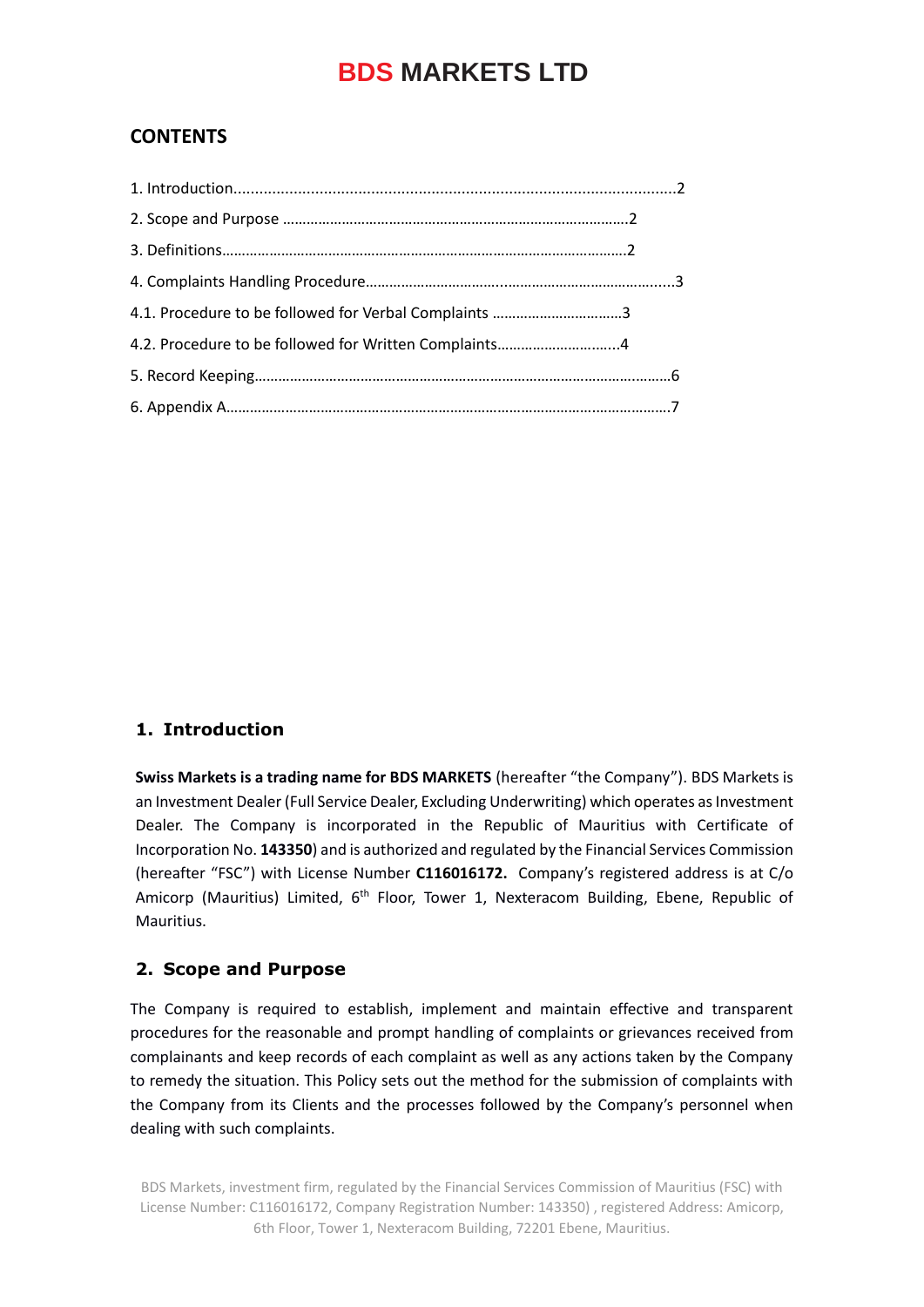### **3. Definitions**

"Complaint" is defined as a statement or an expression of dissatisfaction addressed to the Company by a client (natural or legal person) regarding the provision of investment and/or ancillary services provided by the Company to the client.

"Complainant" is defined as any person, natural or legal, who has read, agreed with and accepted all the terms and conditions contained in the Client Agreement (without modifications), has opened a trading account with the Company and has lodged a complaint.

The Company considers having a complaint when the complainant has filled out the relevant Complaint Form, hereto attached as Appendix A, and submitted it to the Company via the following methods:

- (a)By email at [complaints@fsc.swissmarkets.com](mailto:complaints@bdsmarkets.com) or at [support@fsc.swissmarkets.com](mailto:support@bdsmarkets.com)
- (b)When the complainant has completed the relevant form on the **Contact us page**.

In case the Company receives a notification through the line of communication established by the Company to receive complaints, but which does not fall within the definition of "complaint" above and can be characterised as an enquiry, this shall be categorised as an enquiry rather than as a complaint and will be forwarded to the relevant department to be handled accordingly. The Complainant maintains the right to request for the re-classification of his/her enquiry as a complaint.

The current Policy applies to all registered clients & trading accounts opened with BDS Markets.

#### **4. Complaints Handling Procedure**

The Support Department and if necessary, the Compliance Department, shall efficiently handle any complaint received by a Complainant. In the case that the complaint is against the Compliance Department, the complaint shall be handled by a member of the Senior Management.

#### *4.1 Procedure to be followed for Verbal Complaints*

It is the Company's Policy not to accept any verbal complaints or grievances. Should any of the Company's employees (regardless of department) receive a verbal complaint or grievance, the following procedure must be followed:

4.1.1 The employee receiving the verbal complaint or grievance shall take all the necessary actions so that the complaint or grievance is properly addressed. The said employee will inform the Complainant that all the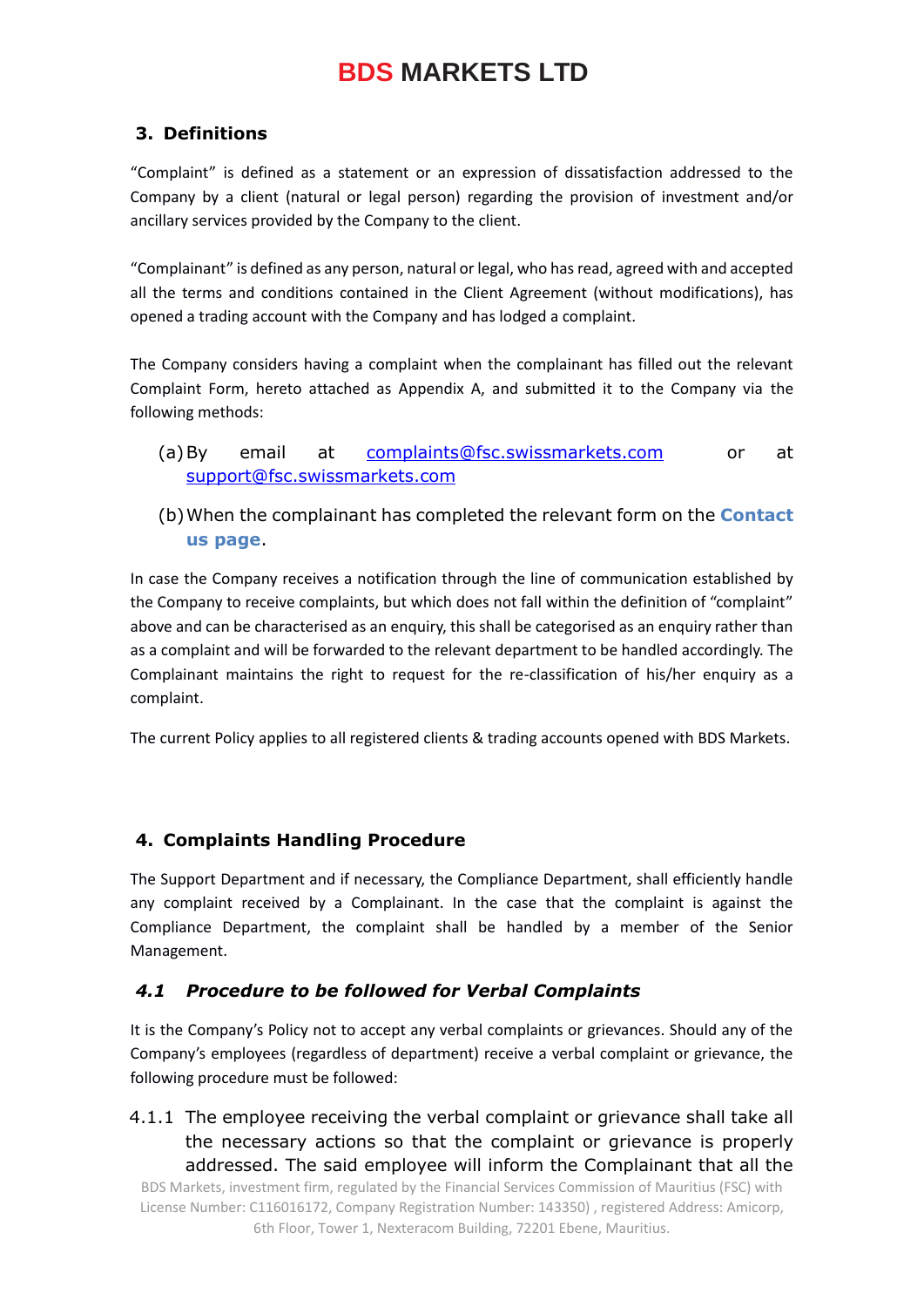complaints or grievances must be made in writing by completing the relevant Complaint Form, hereto attached as Appendix A, and submit it to the Company via email to [complaints@fsc.swissmarkets.com](mailto:complaints@bdsmarkets.com) . Once the Complainant completes and submits the Complaint Form, in the manner described above, the *Procedure for Written Complaints* shall be followed as described in paragraph 4.2.

- 4.1.2 If the Complainant submits the Complaint Form to his/her Sales Agent or Account Manager then the complaint or grievance, in the form that has been received, must be forwarded to [complaints@fsc.swissmarkets.com](mailto:complaints@bdsmarkets.com) within the same working day.
- 4.1.3 Subsequently, a member of the Support Department will inform the Complainant that his/her complaint or grievance has been forwarded to [complaints@fsc.swissmarkets.com](mailto:complaints@bdsmarkets.com) , providing all details so that the Complainant is aware who is dealing with his/her complaint or grievance.
- 4.1.4 The member of staff, in addition to the above, should make all best efforts to ensure that in the case of the complaint or grievance being of such nature that can be resolved immediately, to do so that the client will not have to pursue the filling of a formal complaint. The member of staff in such a case shall not:
	- Commit himself/herself in any way to the client
	- Address any issues in relation to best execution
	- Address any issues relating to legal issues
	- Commit the Company in taking any action prior to examining the issues in a formal manner

### *4.2 Procedure to be followed for Written Complaints*

When a written complaint is received, in the manner described in Paragraph 3, the procedure which shall be followed by the Company is the following:

4.2.1 If the complaint was not received in the manner described in paragraph 3 (i.e. the complaint was received through internal channels of communication such as chat, client correspondence, BDS Markets personal email, or by a member of the Back Office Department or by a Sales Agent or an Account Manager or by any other employee of the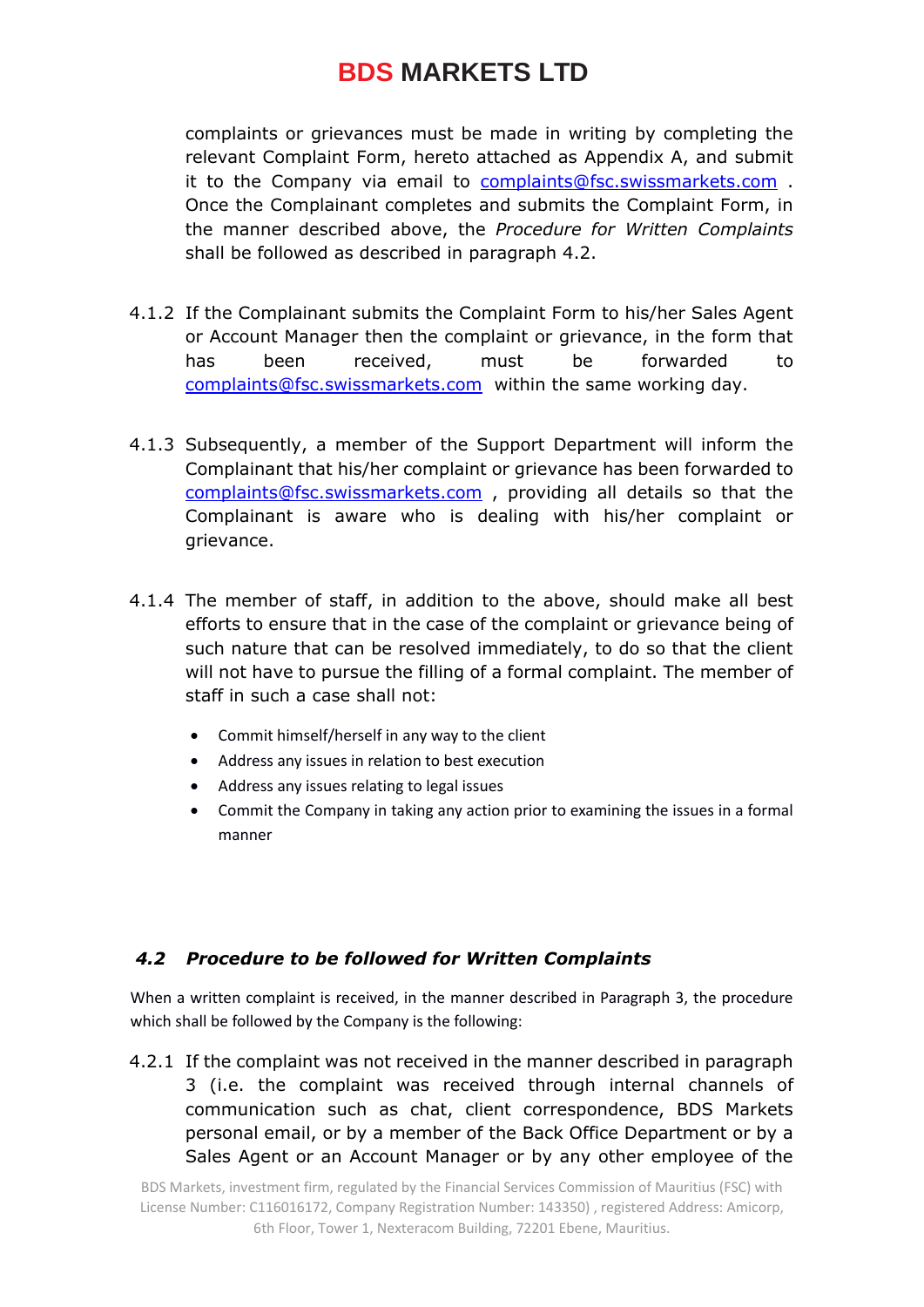Company) then the complaint, in the form that has been received, must be forwarded, in the form it has been received, to [complaints@fsc.swissmarkets.com](mailto:complaints@bdsmarkets.com) within the same working day.

- 4.2.2 Once the Complainant submits a written complaint, a member of the Support Department will send an electronic acknowledgment of receipt to the Complainant's registered email address within five (5) working days following receipt, to verify that the Company has received the written complaint and will request the Complainant to complete the relevant Complaint Form, hereto attached as Appendix A.
- 4.2.3 Upon completion and submission of the Complaint Form, a member of the Support Department will investigate the grounds of the complaint and if, based on the information provided, the grievance does not fall within the definition of "complaint" or is not considered to be a complaint it will be categorised as an enquiry and will be forwarded to the relevant department to be handled appropriately.
- 4.2.4 If the grievance falls within the definition of complaint or is considered to be a complaint, then the Head of the Support Department or a member of the Support Department will register the complaint to an internal register by giving it a unique reference number which will be communicated to the Complainant within five (5) working days.
- 4.2.5 In addition, a member of the Support Department shall inform the Complainant of the following:
	- That the Complainant must use the given reference number in all future correspondence with the Company regarding the submitted complaint
	- The process which is followed when handling a complaint
	- Who is the person or the department that is dealing with his/her complaint and their contact details
	- What is the indicative handling time (i.e. 15 working days)
	- That the complaint handling procedure is free of charge
- 4.2.6 Moreover, the following information should be obtained by the Client and recorded:
	- The client's full name and surname
	- The client's trading account number
	- The affected transactions (if applicable)
	- The date that the issue arose and a description of the issue
	- The service provided by the Company and related to the complaint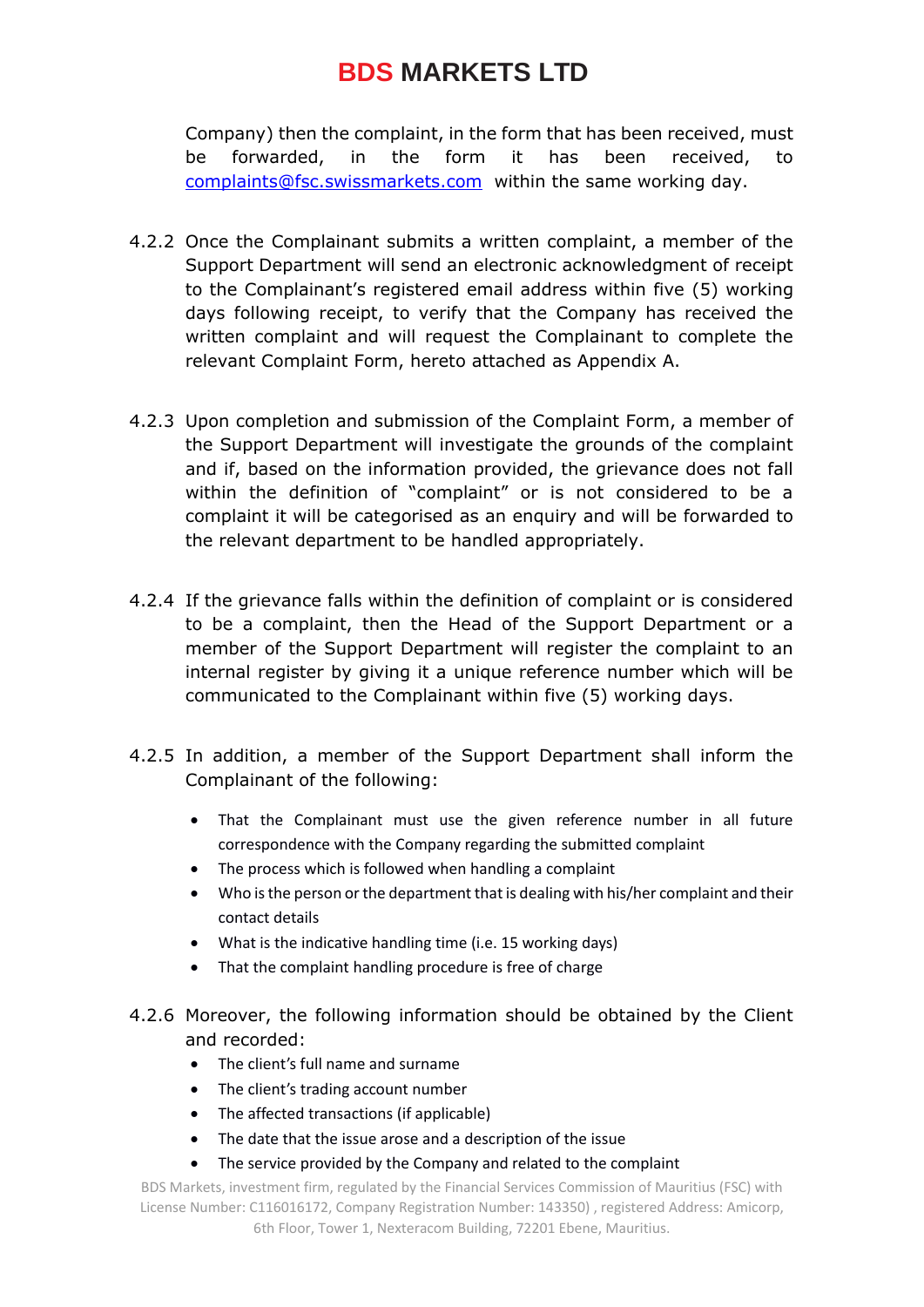- The employee responsible for the provision of those services
- The department where the employee belongs
- The content of the complaint
- The capital and the value of the financial instruments which belong to the client
- The magnitude of the damage claimed by the complainant
- Reference of any correspondence exchanged between the Company and the complainant
- 4.2.7 The Company will thoroughly examine and assess the following:
	- The facts and the information provided by the complainant
	- The facts and the information provided by the employee responsible for the provision of those services (if applicable)
	- The information/data which have been retrieved from the Company's archive (i.e. the complainant's transactions, trading history, correspondence, electronic email, recorded telephone calls, IT data etc)
	- The events leading to the complaint
- 4.2.8 The Company will not handle or investigate a complaint if the Complainant does not complete the Complaint Form, hereto attached as Appendix A, or does not provide the information requested in paragraph 4.2.6. of this Policy. In such an event the Company shall revert back to the Complainant and request him/her to send any additional information. In any event, one of the Company's officials may contact the Complainant directly in order to obtain further clarifications and information relating to his/her complaint. The Company shall need the Complainant's cooperation in order to handle the complaint.
- 4.2.9 The Company upon examining the complaint and reaching a decision to this respect shall inform the Complainant about the Company's decision, in writing and in plain language which is clearly understood, together with the reasoning of the Company's decision and any remedial measures it intends to take.
- 4.2.10The Company shall make every effort to resolve the complaint **within fifteen (15) working days.** When deemed necessary, the Support or the Compliance Department shall convey the complaint to the Senior Management for further investigation. In this case, the Company might take additional time to finalise the reply. The Senior Management shall investigate further and coordinate with relevant heads of departments to attend to the subject of the complaint.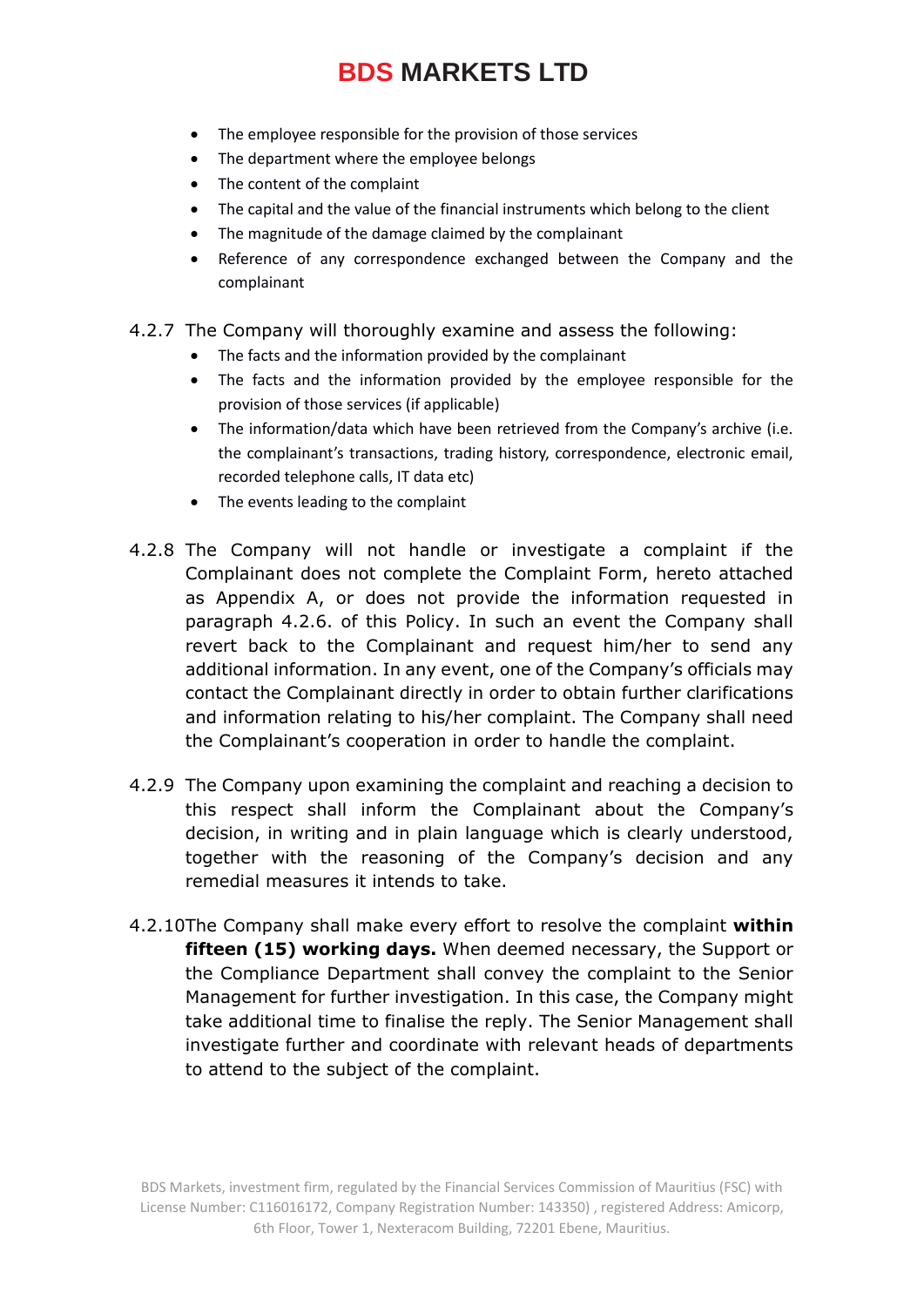- 4.2.11In the event that the Company cannot provide a response to the Complainant within the handling time given to the complainant, it will keep the Complainant informed about reasons of delay and indicate when the investigation is expected to be completed. This period of time cannot exceed two months from the submission of the complaint.
- 4.2.12Once the complaint is concluded the Head of the Support Department will keep an electronic record of the complaint received, detailing the course of action which was taken, including what information, data and evidence were gathered, what measures were taken for the complaint's resolution, whether any conflicts of interest between the Company and its clients and between other clients were identified, what was the outcome and how that outcome was reached.
- 4.2.13Moreover, the Head of the Support Department will:
	- (a) Analyse, on an on-going basis, complaints handling data, in order to identify and address the causes of the individual complaints and/or any recurring or systematic problems and/or any potential legal and operational risks. Subsequently the relevant person or department should be informed and if necessary, take corrective action.
- 4.2.14The present Complaints Handling Procedure Policy will be uploaded on the Company's official website.
- 4.2.15The Complaints Handling Procedure Policy is available to all the Company's personnel through email and an internal folder in the Company's channels of communication which can be accessed at any time without any restrictions.

#### **5. Record Keeping of Complaints**

The Company shall maintain record of all complaints for a minimum period of five years after the closure of the client's trading account. The responsible department shall be the Support Department.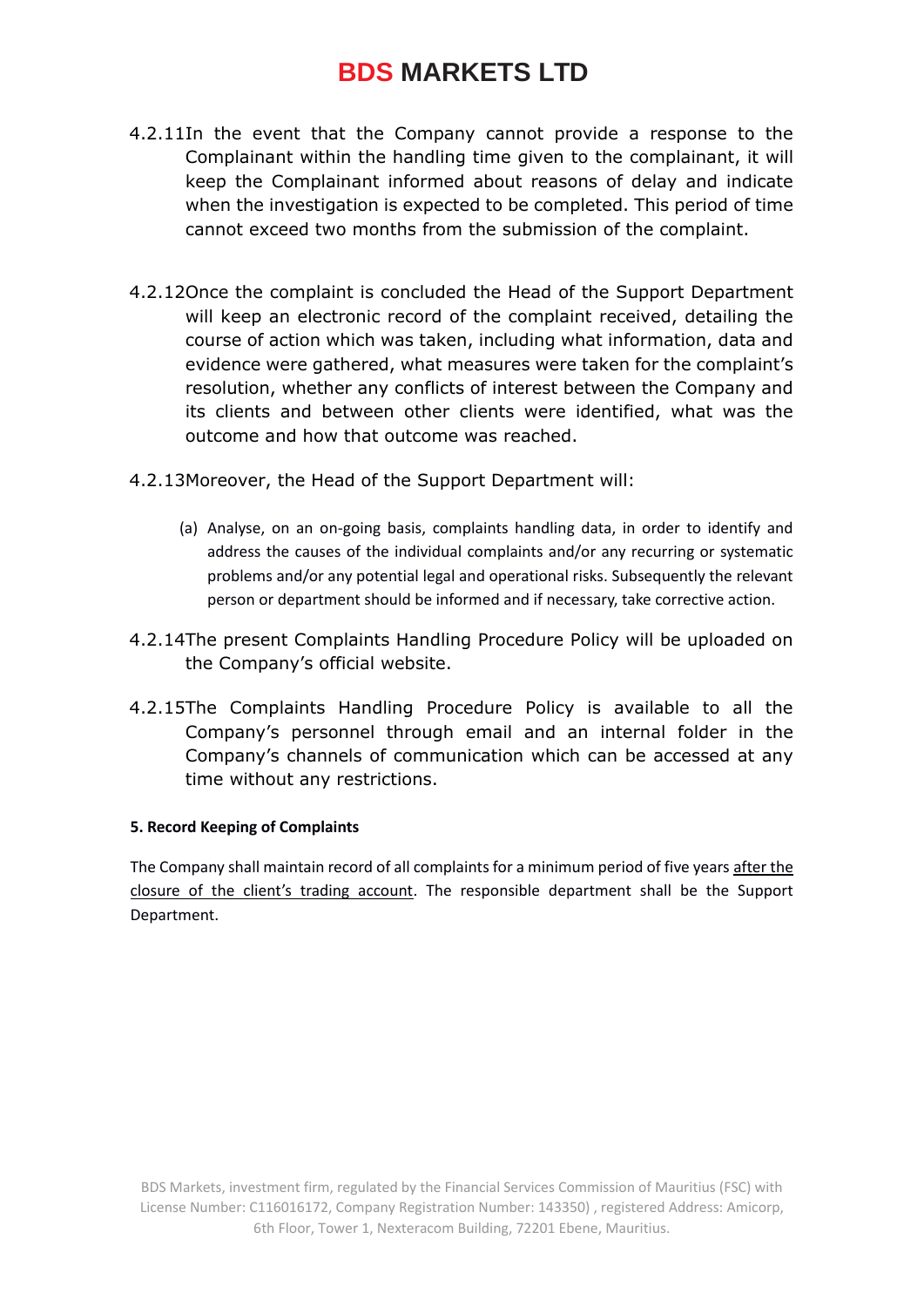### **APPENDIX A**

# **COMPLAINT FORM**

**Client Name:**

**Account Number ID:**

**Residential Address:**

**Telephone Number:**

| Date & Time the disputed         |  |
|----------------------------------|--|
| situation arose:                 |  |
| Services provided by the         |  |
| Company:                         |  |
| <b>Employee responsible for</b>  |  |
| the provision of those           |  |
| services:                        |  |
| Department where the             |  |
| employee belongs:                |  |
| <b>Affected transactions:</b>    |  |
|                                  |  |
| The ID's of the affected         |  |
| positions:                       |  |
|                                  |  |
| <b>Equity before:</b>            |  |
|                                  |  |
| <b>Equity after:</b>             |  |
|                                  |  |
| Claimed<br>magnitude<br>of       |  |
| damage:                          |  |
|                                  |  |
| <b>Suggested</b><br>be<br>way to |  |
| resolved:                        |  |
|                                  |  |